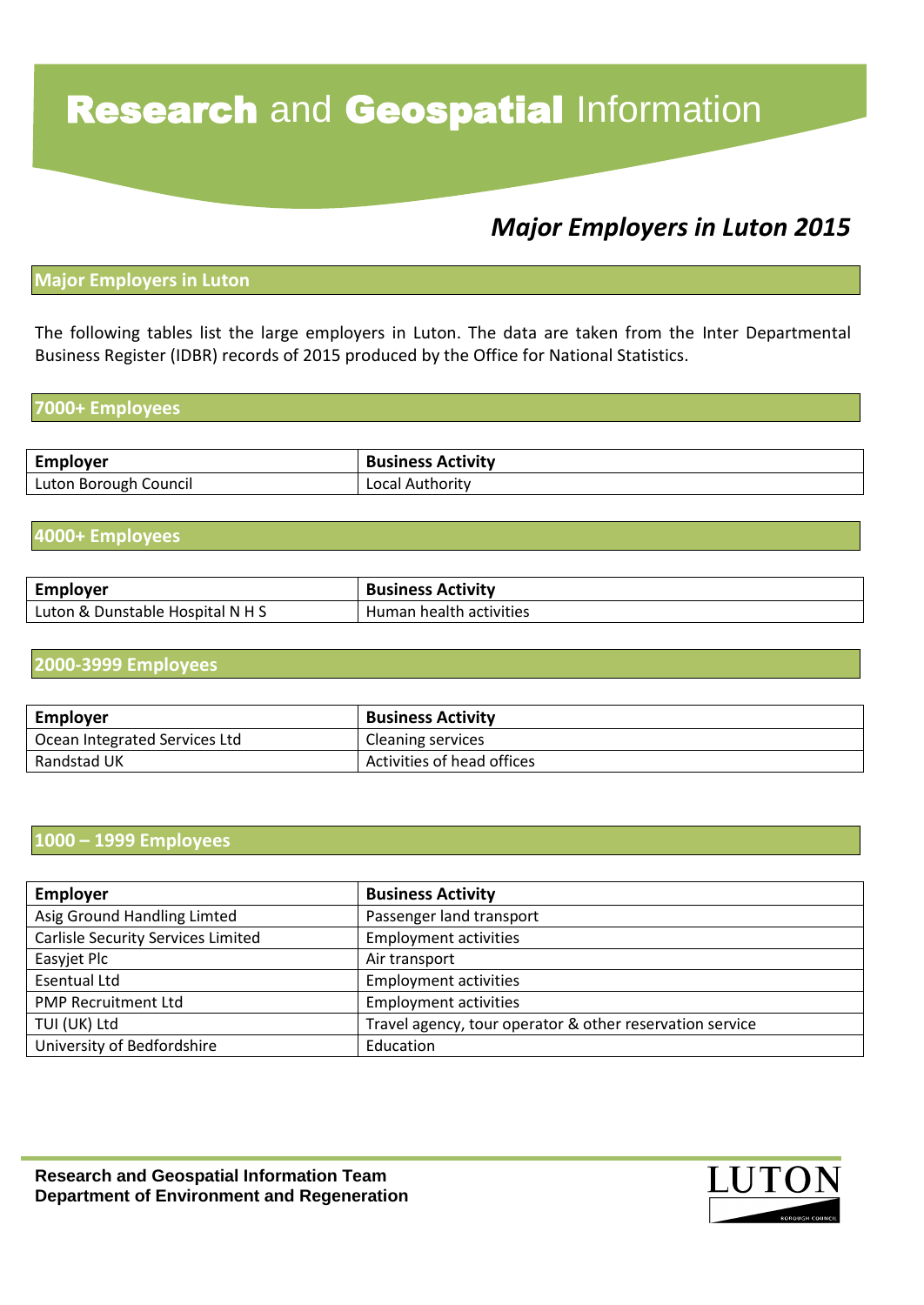### **500 – 999 Employees**

| <b>Employer</b>                      | <b>Business Activity</b>                                         |
|--------------------------------------|------------------------------------------------------------------|
| <b>Advanced Personnel Limited</b>    | Legal and accounting activities                                  |
| Arriva The Shires Ltd                | Land transport                                                   |
| <b>Bedfordshire Police Authority</b> | Public administration & defence; compulsory social security      |
| <b>General Motors UK Ltd</b>         | Wholesale & retail trade, repair of motor vehicles & motorcycles |
| <b>IBC Vehicles Ltd</b>              | Manufacture of motor vehicles, trailers and semi-trailers        |
| London Luton Airport Operations      | Warehousing and support activities for transportation            |
| <b>Quest Employment Limited</b>      | <b>Employment activities</b>                                     |
| Sainsburys Supermarkets Limited      | Retail trade, except of motor vehicles and motorcycles           |
| Selex ES Ltd                         | Manufacture of other transport equipment                         |
| South Essex Partnership University   | Human health activities                                          |
| <b>Tarpon Enterprise Ltd</b>         | Legal and accounting activities                                  |

### **300 – 499 Employees**

| <b>Employer</b>                          | <b>Business Activity</b>                                       |
|------------------------------------------|----------------------------------------------------------------|
| Ab Inbev Uk Ltd                          | Manufacture of beverages                                       |
| Asda Stores Ltd                          | Retail trade, except of motor vehicles and motorcycles         |
| <b>Barnfield College</b>                 | Education                                                      |
| <b>Cambridgeshire Community Services</b> | Health                                                         |
| <b>Firstport Property Services Ltd</b>   | Real estate activities                                         |
| <b>GKN Aerospace Services Ltd</b>        | Manufacture of other transport equipment                       |
| <b>Keepmoat Regeneration Limited</b>     | Construction                                                   |
| Luton Sixth Form College                 | Education                                                      |
| Luton Town Football 2020 Ltd             | Sports activities and amusement and recreation activities      |
| Measurement Technology Ltd               | Manufacture of electronic industrial process control equipment |
| <b>Menzies Aviation</b>                  | Warehousing and support activities for transportation          |
| Mitie Landscapes Limited                 | Services to buildings and landscape activities                 |
| Monarch Aircraft Engineering Ltd         | Repair and installation of machinery and equipment             |
| <b>Monarch Airlines Ltd</b>              | Air transport                                                  |
| Securitas Security Services (UK)         | Security and investigation activities                          |
| SKF (UK) Ltd                             | Manufacture of machinery and equipment                         |
| The Corporate Services Group Ltd         | <b>Employment activities</b>                                   |
| Thomson Airways Limited                  | Air transport                                                  |
| <b>Wates Construction Ltd</b>            | Civil engineering                                              |
| <b>Whitbread Group Plc</b>               | Food and beverage service activities                           |

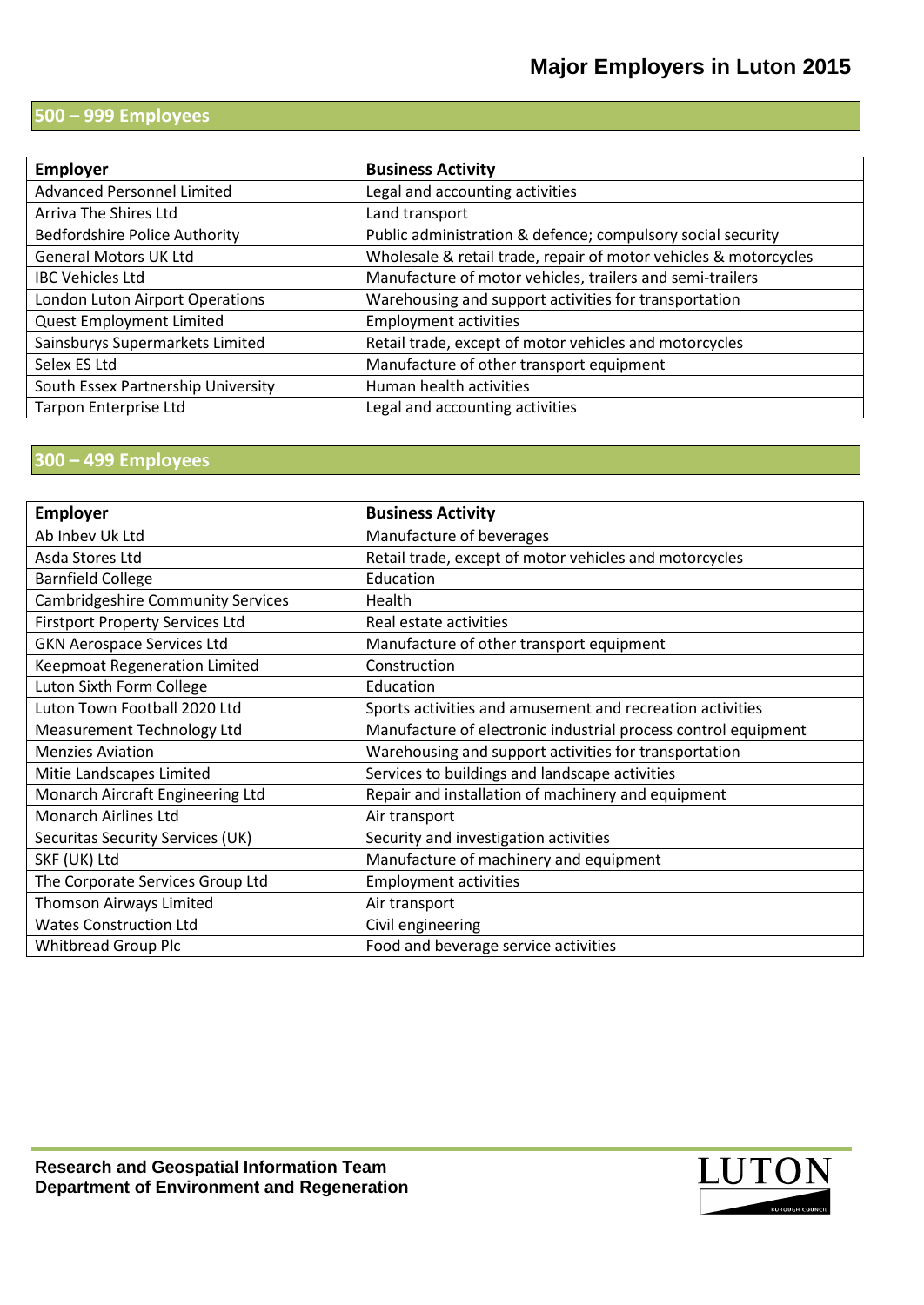## **200 – 299 Employees**

| <b>Employer</b>                           | <b>Business Activity</b>                                 |
|-------------------------------------------|----------------------------------------------------------|
| Aelia Uk Limited                          | Retail trade, except of motor vehicles and motorcycles   |
| <b>AVS Temp Staff</b>                     | <b>Employment agencies</b>                               |
| <b>British Telecommunications Plc</b>     | Telecommunications                                       |
| <b>BUPA Care Homes (CFH Care) Limited</b> | Residential care activities                              |
| <b>Cosmos Holidays Ltd</b>                | <b>Tour Operator</b>                                     |
| <b>Electrolux Plc</b>                     | Repair of computers                                      |
| Ernst & Young LLP                         | Legal and accounting activities                          |
| Gulfstream Aerospace Ltd                  | Repair and installation of machinery and equipment       |
| Hayward Tyler Ltd                         | Manufacture of machinery and equipment                   |
| Icknield High School                      | Education                                                |
| Impellam Group Plc                        | Activities of open ended investment companies            |
| Lumesse Ltd                               | Computer programming, consultancy and related activities |
| <b>McDonald's Restaurants Limited</b>     | Food and beverage service activities                     |
| Newstaff Employment Services Ltd          | <b>Employment activities</b>                             |
| <b>Red Rock Partners Ltd</b>              | <b>Employment activities</b>                             |
| Royal Mail Group Ltd                      | Postal and courier activities                            |
| S H Pratt & Co (Bananas) Ltd              | Manufacture of food products                             |
| Select Service Partner UK Ltd             | Food and beverage service activities                     |
| Stonegate Pub Company Ltd                 | Activities of head offices                               |
| <b>Stopsley High School</b>               | Education                                                |
| <b>TRG Logistics Ltd</b>                  | Transport                                                |
| Unique Employment Services Ltd            | <b>Employment activities</b>                             |
| Voith Industrial Services Ltd             | Services to buildings and landscape activities           |

## **100 – 199 Employees**

| <b>Employer</b>                    | <b>Business Activity</b>                                      |
|------------------------------------|---------------------------------------------------------------|
| Ability Hotels Syon Park Ltd       | <b>Business support activities</b>                            |
| <b>Active Luton Ltd</b>            | Sports activities and amusement and recreation activities     |
| Anachem Ltd                        | Wholesale of pharmaceutical goods                             |
| <b>APT Care Ltd</b>                | Social Work                                                   |
| Ashcroft High School               | Education                                                     |
| <b>B</b> And Q Plc                 | Retail trade, except of motor vehicles and motorcycles        |
| <b>Barclays Bank Plc</b>           | Financial service activities                                  |
| Bedfordshire Fire & Rescue Service | Public administration and defence; compulsory social security |
| Boots UK Ltd                       | Retail trade, except of motor vehicles and motorcycles        |
| <b>Bristol Laboratories Ltd</b>    | Manufacture of basic pharmaceutical products & preparations   |
| BWI UK Ltd                         | Manufacture of motor vehicles, trailers and semi-trailers     |
| <b>Chantry Primary Academy</b>     | Education                                                     |
| Chilli Whites Limited              | Beverage serving activities                                   |
| Civica UK Ltd                      | Management consulting activities                              |
| Compass Contract Services (UK) Ltd | Other food service activities                                 |

**Research and Geospatial Information Team Department of Environment and Regeneration**

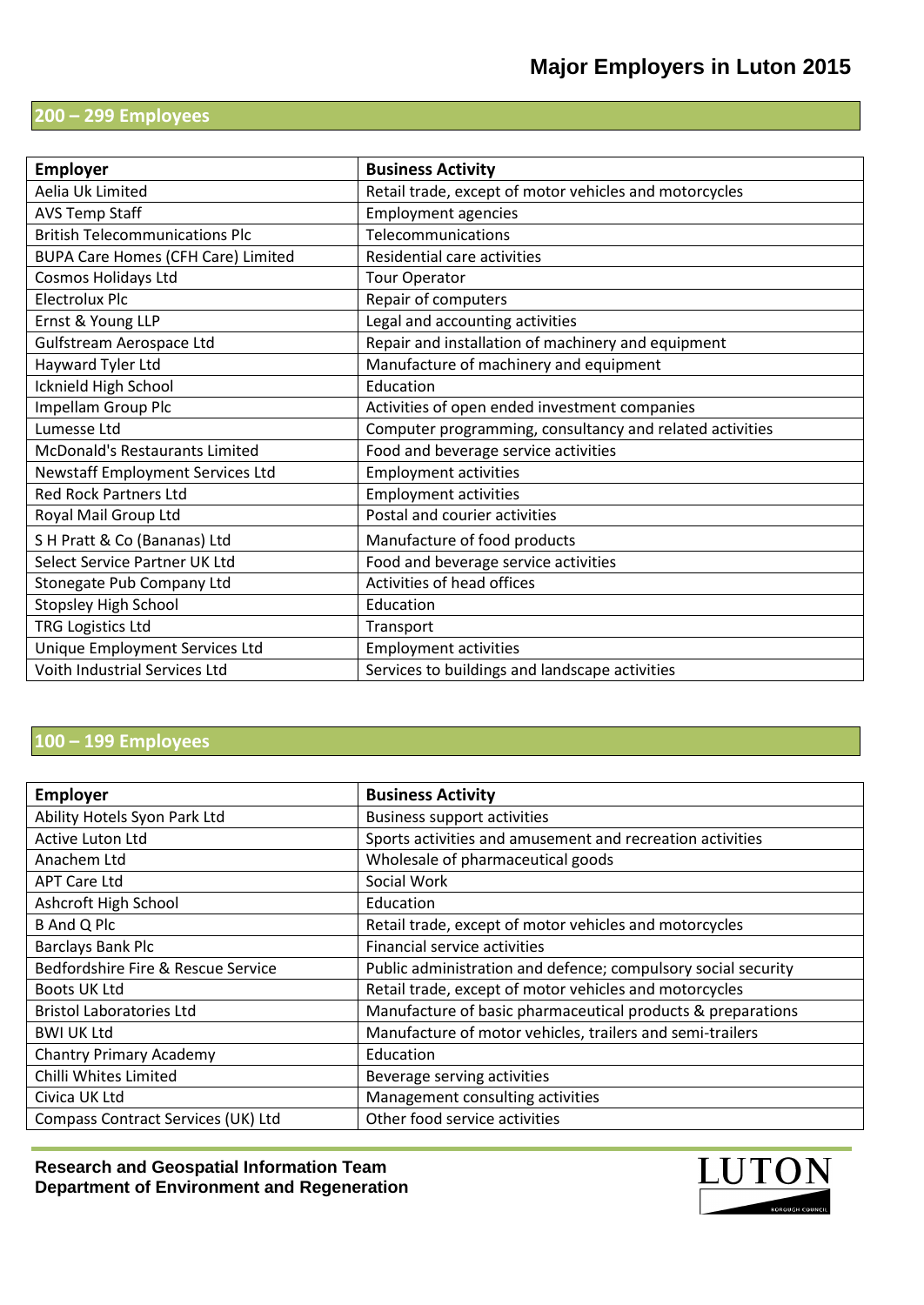| Co-operative Group Ltd                | Retail trade, except of motor vehicles and motorcycles                  |
|---------------------------------------|-------------------------------------------------------------------------|
| <b>Dallow Primary School</b>          | Eductaion                                                               |
| Daniels Chilled Foods Ltd             | Manufacture of food products                                            |
| Debenhams Retail Plc                  | Retail                                                                  |
| Denbigh High School                   | Education                                                               |
| Department For Work And Pensions      | Public administration and defence; compulsory social security           |
| East Of England Ambulance Service     | Human health activities                                                 |
| <b>Elster Metering Limited</b>        | Manufacture of computer, electronic and optical products                |
| F & R Cawley Limited                  | Waste collection, treatment and disposal activities; materials recovery |
| Govia Thameslink Railway Litd         | Land transport                                                          |
| Graeme Ellisdon Ltd                   | Retail                                                                  |
| <b>Grosvenor Casinos Ltd</b>          | Gambling and betting activities                                         |
| <b>Harrods Aviation Limited</b>       | Repair and installation of machinery and equipment                      |
| Hays Specialist Recruitment Limited   | <b>Employment activities</b>                                            |
| Her Majesty's Courts & Tribunals      | Public administration and defence; compulsory social security           |
| HM Revenue & Customs                  | Public administration and defence; compulsory social security           |
| Home Office                           | Public administration and defence; compulsory social security           |
| Inspire Luton Sports Village          | <b>Sports Activities</b>                                                |
| Lea Manor High School                 | Education                                                               |
| <b>Luton Cultural Services Trust</b>  | Libraries, archives, museums and other cultural activities              |
| <b>Macdonald Humfrey (Automation)</b> | Manufacture of computer, electronic and optical products                |
| Manpower UK Ltd                       | <b>Employment activities</b>                                            |
| <b>Marks And Spencer Plc</b>          | Retail trade, except of motor vehicles and motorcycles                  |
| <b>Marriott Hotels Ltd</b>            | Book - keeping activities                                               |
| <b>Medical Services Limited</b>       | Health                                                                  |
| Monarch Group Management Ltd          | Services to buildings & landscape activities                            |
| <b>Next Retail Limited</b>            | Retail trade, except of motor vehicles and motorcycles                  |
| Norland Managed Services Limited      | Facilities support activities                                           |
| Novoferm UK Ltd                       | Manufacture of doors and windows                                        |
| PRGX UK Ltd                           | Legal and accounting activities                                         |
| Primark Stores Ltd                    | Retail trade, except of motor vehicles and motorcycles                  |
| Quantum Care Ltd                      | Residential care activities                                             |
| Recruit Retail Services Plc           | <b>Employment activities</b>                                            |
| Response Personnel Limited            | <b>Employment activities</b>                                            |
| <b>Secured Express Limited</b>        | Licenced carriers                                                       |
| Servisair Uk Limited                  | Warehousing and support activities for transportation                   |
| Signature Flight Support London       | Warehousing and support activities for transportation                   |
| Templine Employment Agency Ltd        | <b>Employment activities</b>                                            |
| <b>Tesco Stores Ltd</b>               | Retail trade, except of motor vehicles and motorcycles                  |
| The Best Connection Group Ltd         | <b>Employment activities</b>                                            |
| The Restaurant Group (UK) Limited     | Restaurants                                                             |
| The Shared Learning Trust             | Education                                                               |
| Thurlow Nunn (Holdings) Ltd           | Motor vehicles                                                          |
| TNT UK Ltd                            | Land transport and transport via pipelines                              |
| <b>UPS Ltd</b>                        | Postal and courier activities                                           |
| White Clarke Automotive Solutions     | Activities of head offices; management consultancy activities           |
| Williams Lea Ltd                      | Activities of head offices; management consultancy activities           |